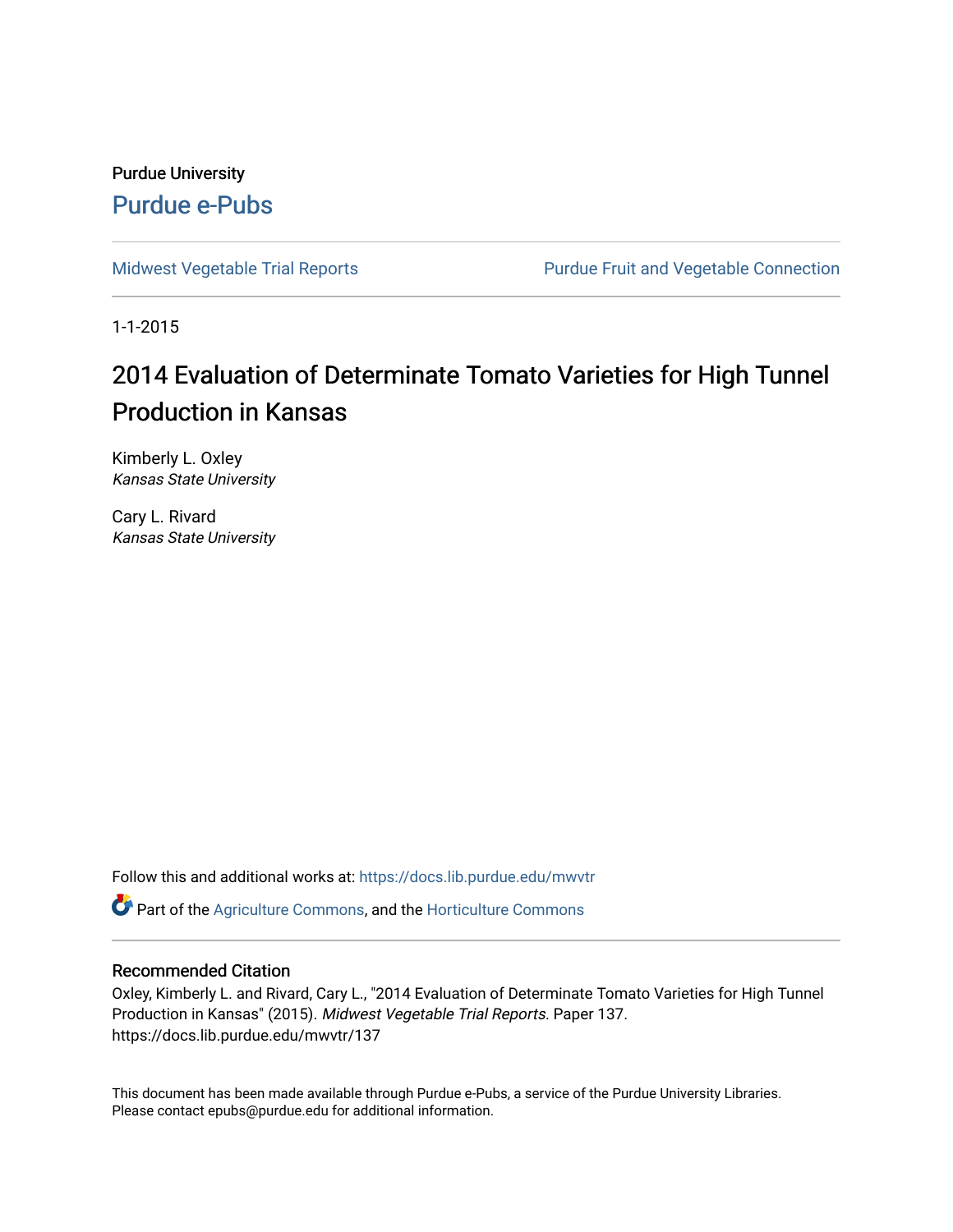# **2014 Evaluation of Determinate Tomato Varieties for High Tunnel Production in Kansas**

#### **Kimberly L. Oxley and Cary L. Rivard Kansas State University Dept. of Horticulture, Forestry, and Recreation Resources, Manhattan, KS**

High tunnel (hoop house) production of vegetables has become very common in Kansas as they protect the crop from wind and storm damage in addition to providing season extension. We conducted a variety trial of determinate hybrid tomatoes grown in a high tunnel to determine which cultivar is best suited for hoop house cultivation in the Great Plains. Ten commercially available varieties were tested and yields ranged from 19.5 to 23.3 lbs of total fruit per plant. The three varieties with the highest marketable yield were 'Red Deuce,' 'Primo Red,' and 'Biltmore.' 'Red Deuce' had the largest marketable fruit size and 'Primo Red' had the highest percent marketability by fruit number and weight.

#### **Introduction**

Fresh-market tomatoes are a valuable crop for vegetable growers in Kansas, and are often grown in high tunnels. They provide a valuable commodity that can be sold through farmers' markets and CSA's as well as wholesale markets and restaurant sales. In four-season high tunnels, indeterminates are often used in addition to determinate varieties and heirlooms. However, in three-season high tunnels, a vertical trellis system typically cannot be supported by the tunnel frame and planting dates are only slightly earlier than traditional field plantings. This offers a unique situation where determinates and/or semi-determinates grown in raised-bed plasticulture under stake-and-weave management are more practical than indeterminates and/or heirloom varieties. The goal of our study was to investigate the performance of 10 determinate hybrid varieties for fresh-market production in high tunnels.

## **Materials and Methods**

The trial was conducted at the Olathe Horticulture Research and Extension Center located approximately 30 miles southwest of Kansas City. Transplants were grown in soilless potting media using 50-cell propagation trays. Seeds were sown on March 6, 2014 and transplanted to 50-cell trays on March 18. Transplants were set on April 22 in one bay of a multi-bay high tunnel (96 x 200 foot Haygrove Multibay High Tunnel) in the inner two (of four) rows. The high tunnel trials had five plants per plot and in-row spacing was 18 inches, typical of commercial determinate production. Preplant crop nutrients were provided by calcium nitrate and potassium nitrate using equal portions of nitrogen at 75 lbs nitrogen/acre total. Fertigation was carried out at a rate of 10 lbs nitrogen/acre per application on July 15 and 23, and August 7. Calcium nitrate was used for the first and third fertigation events and potassium nitrate was used for the second fertigation. Plastic mulch and drip irrigation were employed and the stake-and-weave method was utilized to trellis the plants vertically. Harvesting was carried out from June 24 until September 19. During the last harvest, all fruit larger than 5 cm were picked. Fruit were graded for marketability and fruit number and weights were recorded. Average fruit size and percent marketability were determined and are presented below. All data were analyzed using ANOVA (PlotIt, Scientific Programming Enterprises, Haslett, MI), and a mean separation test was carried out by using an F-protected least significant difference (LSD) test. A separate analysis was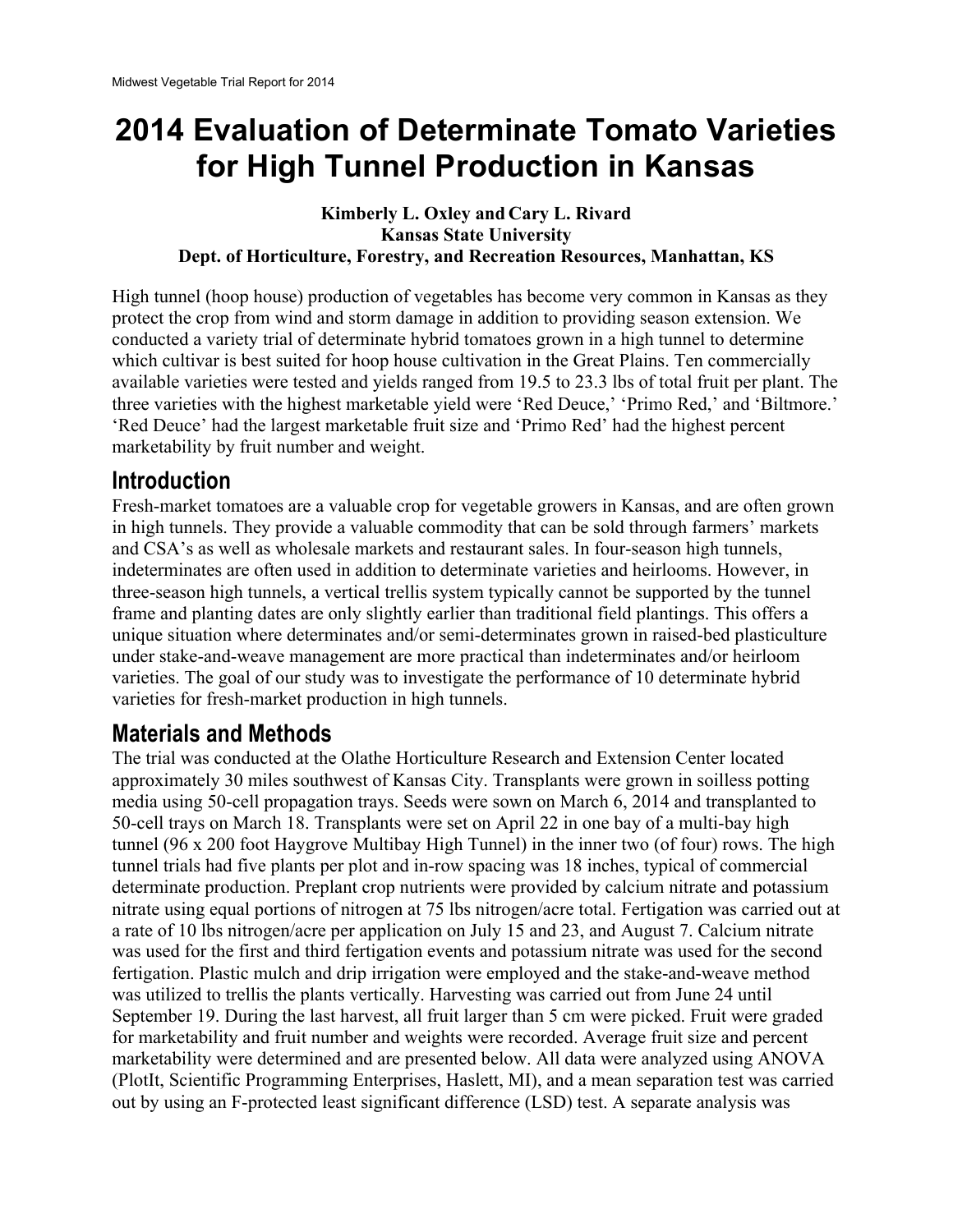statistically significant treatment effects occurred. carried out for each individual observation and the results of the LSD test are shown where

### **Results and Discussion**

**Table 1**. Marketable and total per plant fruit yield of tomato varieties grown in a three-season high tunnel in Olathe, Kansas.

| <b>Variety</b>        | <b>Marketable</b> |              | <b>Total</b>  |              |
|-----------------------|-------------------|--------------|---------------|--------------|
|                       | <b>Number</b>     | Weight (lbs) | <b>Number</b> | Weight (lbs) |
| <b>Red Deuce</b>      | 40.3              | 21.0         | bcd           | 25.8         |
|                       | abcd              | $\mathbf{c}$ | 56.6          | d            |
| Primo Red             | 42.7              | 20.5         | 49.3          | 22.3         |
|                       | cde               | $\mathbf{c}$ | a             | abc          |
| <b>Biltmore</b>       | 41.4              | 18.6         | 62.9          | 24.5         |
|                       | bcde              | bc           | d             | cd           |
| <b>Scarlet Red</b>    | 43.0              | 18.0         | 55.1          | 21.3         |
|                       | cde               | abc          | abc           | ab           |
| <b>BHN</b> 1021       | 49.8              | 18.0         | 73.6          | 23.3         |
|                       | f                 | abc          | e             | bcd          |
| <b>BHN 589</b>        | ef                | 16.9         | 74.4          | 23.2         |
|                       | 46.8              | ab           | e             | bcd          |
| Volante               | 36.5              | 16.7         | 50.3          | 20.6         |
|                       | ab                | ab           | abc           | ab           |
| Tasti Lee             | def               | 16.1         | 60.2          | 19.5         |
|                       | 44.4              | ab           | cd            | a            |
| Florida 91            | 38.5              | 16.0         | 58.6          | 21.5         |
|                       | abc               | ab           | cd            | abc          |
| <b>Mountain Fresh</b> | 35.4              | 14.9         | 58.9          | 20.4         |
|                       | a                 | a            | cd            | ab           |
| $LSD_{(0.05)}$        | 5.6               | 3.5          | 7.3           | 3.1          |

**Table 2**. Mean tomato fruit size (lbs) and marketability of tomato varieties grown in a threeseason high tunnel in Olathe, Kansas.

| <b>Variety</b>        | <b>Average Fruit Size (lbs)</b> |              | <b>Percent Marketability</b> |        |
|-----------------------|---------------------------------|--------------|------------------------------|--------|
|                       | <b>Marketable</b>               | <b>Total</b> | <b>Number</b>                | Weight |
| <b>Red Deuce</b>      | 0.53                            | 0.47         | 71.8                         | bcd    |
|                       | e                               | d            | bc                           | 81.0   |
| Primo Red             | 0.48                            | 0.45         | 86.9                         | f      |
|                       | de                              | d            | e                            | 91.7   |
| <b>Biltmore</b>       | 0.45                            | 0.39         | 65.9                         | 75.6   |
|                       | cd                              | bc           | ab                           | ab     |
| <b>Scarlet Red</b>    | 0.42                            | 0.39         | 78.2                         | 84.8   |
|                       | bc                              | bc           | cd                           | de     |
| <b>BHN</b> 1021       | 0.36                            | 0.32         | 67.6                         | 77.2   |
|                       | ab                              | a            | ab                           | abc    |
| <b>BHN 589</b>        | 0.36                            | 0.31         | 63.0                         | 72.6   |
|                       | a                               | a            | a                            | a      |
| Volante               | 0.46                            | 0.41         | 72.7                         | 80.9   |
|                       | cd                              | cd           | bc                           | bcd    |
| Tasti Lee             | 0.36                            | 0.32         | 73.7                         | 82.7   |
|                       | ab                              | a            | bc                           | cd     |
| Florida 91            | 0.41                            | 0.37         | 65.5                         | 73.8   |
|                       | abc                             | abc          | ab                           | a      |
| <b>Mountain Fresh</b> | 0.42                            | 0.35         | 60.3                         | 73.3   |
|                       | cd                              | ab           | a                            | a      |
| $LSD_{(0.05)}$        | 0.06                            | 0.06         | 8.3                          | 6.7    |

'Red Deuce' had the highest per plant total and marketable yield, but marketable yield was statistically similar to 'Primo Red,' 'Biltmore,' 'Scarlet Red,' and 'BHN 1021' (*P*<0.05). 'Red Deuce' had statistically similar yield to 'BHN 1021' and 'BHN 589.' A similar trial was conducted in 2013, and 'Red Deuce' had the highest marketable and total yield. 'Primo Red' was